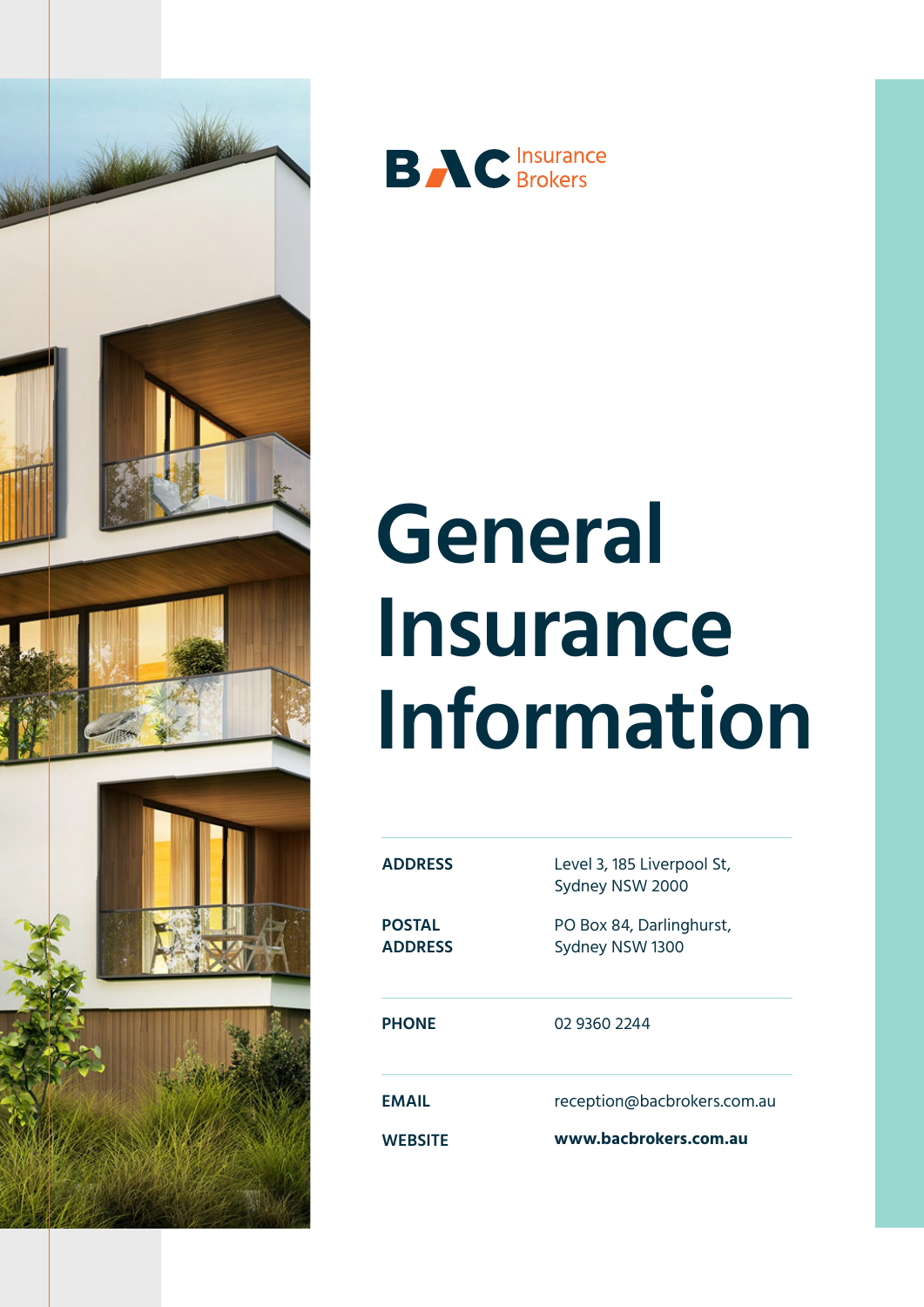# **Table of Contents**



**IMPORTANT INFORMATION**

**6**



**7**

**9**

**BENEFITS OF BAC INSURANCE BROKERS**

**STRATA MANAGER REMUNERATION & LEGISLATIVE REQUIREMENTS**

**10**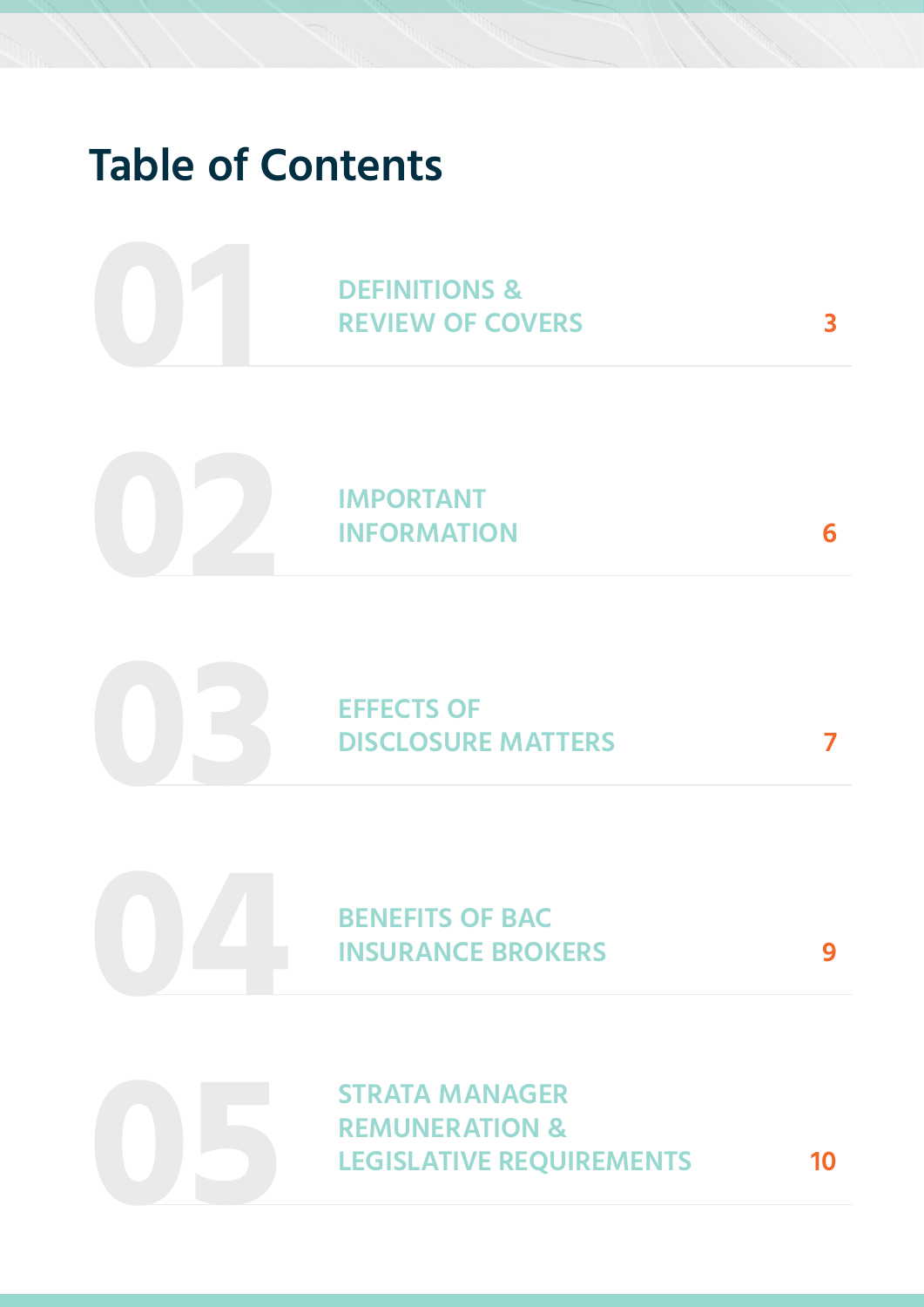### **Definitions & Review of Covers**

Set out below are the main policy covers offered under your Strata Policy, along with:

- **1.** A general definition
- **2.** What you are currently insured for, and most importantly;
- **3.** BAC's general advice recommendation

It is imperative that you review each section and your current policy limits, to ensure they reflect your requirements. This avoids the potential for underinsurance or uninsured losses.

If any changes are required, please advise our office so that we can either obtain a quotation for you or, increase the cover in line with your requirements.

### **BUILDING AND COMMON CONTENTS**

Cover is provided for accidental loss or damage, resulting from perils such as fire, storm, lightning, explosion, theft, water damage, vandalism and breakage of glass etc.

BAC recommends that a Valuation is obtained from a professional Valuer, to ascertain the correct and full replacement and reinstatement value of your property.

### **LOSS OF RENT AND TEMPORARY ACCOMMODATION**

Covers lot owners in the event their unit is deemed unliveable or uninhabitable, following an insured event (i.e. fire, water damage etc.).

The policy covers Loss of Rent (for investment property owners) and Temporary Accommodation (for owner occupiers), up to the sum insured selected.

We highlight that no cover is provided for any tenant's relocation expenses. Generally speaking, the sum insured is calculated at an arbitrary figure of 15% of the Building sum insured.

The cover provided under the policy is shared amongst all lot owners, similar to that of your building sum insured. Once the sum insured has been exhausted, compensation under the strata policy will cease.

Many factors need to be considered when reviewing rental values and the construction period it takes to rebuild.

Factors which are attributed to the delay in rebuilding may include:

- **•** Delays resulting from council approvals and compliance with government regulations
- **•** Typical delays in rebuilding due to unforeseen construction issues
- **•** Catastrophes or multiple losses in the one area which have an effect on supply and demand

BAC recommends that a professional be engaged to ascertain the rental value and the reconstruction period to cover the entire rebuild. Taking into consideration the above factors, your current sum insured may not be sufficient in the event of a total loss.

### **PUBLIC LIABILITY**

Covers property damage and/or personal injury to a third party. The law requires that each Strata and Community Title entity carries a minimum of \$20 million cover.

Establishing an adequate sum insured can prove difficult, as the quantum of a liability claim cannot be measured or predicted.

You will only know after a claim has occurred, if you have adequate protection or if a special levy needs to be raised to cover any shortfalls.

BAC recommends you insure for the maximum limit available or as much cover as can be afforded. Most Strata insurers can provide Liability cover up to \$50,000,000, at a reasonable cost.

### **OFFICE BEARERS LIABILITY**

Covers unintentional wrongful acts, errors or omissions made by a committee member.

It is important to understand that the Office Bearers section of your policy is a "Claims Made" policy. This means you are only covered for claims or circumstances which are notified (in writing) and reported to the Insurer, during the policy period.

Establishing an adequate sum insured can often prove difficult, as the quantum of a claim cannot be measured or predicted.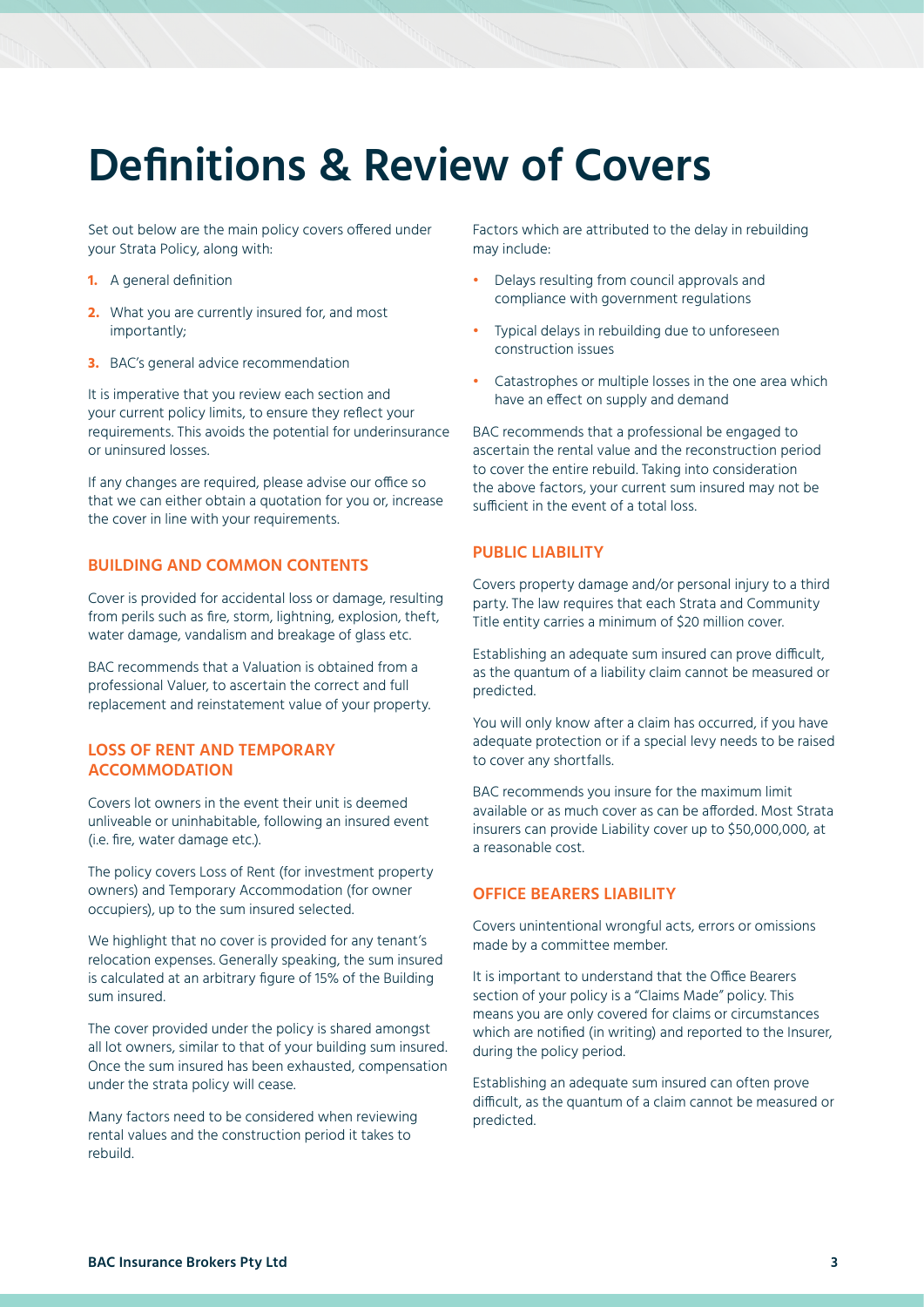In the event of a claim, committee members could become personally liable for a shortfall in cover. This is not a position BAC or a committee member would ever like to see themselves in.

A committee member may become personally liable for their unintentional acts, errors or omissions. To protect your personal assets, BAC recommends you insure for the maximum limit available. Most Strata insurers can provide Office Bearers cover up to \$20,000,000, at a reasonable cost.

### **VOLUNTARY WORKERS**

Provides compensation to anyone who is injured whilst voluntarily (meaning without any form of remuneration) working on behalf of the insured.

Additional benefits may include loss of wages, domestic assistance and travel expenses, up to the limits specified in the respective insurer's policy.

Most insurers provide the following maximum limits:

- **•** \$200,000 capital benefit for death and permanent disability
- **•** \$2,000 weekly benefits for loss of earnings following total or partial disablement.

BAC recommends you retain the current maximum limit provided by your insurer.

### **FIDELITY GUARANTEE**

Covers the insured for fraudulent misappropriation of funds, including securities or tangible property.

Most insurers can provide a maximum limit up to \$200,000, without seeking special approval. Cover may be subject to additional information being provided.

Most insurers will only provide compensation under the Strata policy, if the insured has exhausted their rights and entitlements to compensation under any other fidelity bond or fidelity fund (i.e. the Consumer Fidelity Fund provided under the Property Services Council Compensation Fund – taken out by your Strata Management firm).

BAC recommends you review your accounts and assets to determine if a higher limit is required.

### **CATASTROPHE COVER**

Provides cover for the escalation in reinstatement or replacement cost of your building, following a declared catastrophe by either the Government or Insurance Council of Australia.

The catastrophe cover extension is a "top up", in the event your Building sum insured is exhausted. Generally, your sum insured is calculated at either 15% or 30% of your Building sum insured.

Catastrophe cover is an optional benefit triggered in the event of a declared catastrophe. You will still have your full Building Sum Insured to cover the replacement cost of your building, in the event of a declared Catastrophe. We believe location and surroundings would influence a Committee's decision to effect Catastrophe top up cover.

### **WORKERS COMPENSATION**

Provides cover for employees and is required if the Insured pays annual wages greater than \$7,500 in NSW.

You currently have No Workers Compensation cover under this policy.

Your Strata Manager needs to make separate arrangements for this type of insurance cover, if you are paying annual wages more than \$7,500 in NSW.

### **MACHINERY BREAKDOWN**

Provides cover for Sudden and Unforeseen breakdown to electrical, electronic and mechanical machinery.

There are two types of breakdown cover available in the market place.

- **•** Basic cover, which can be incorporated in your Strata policy or
- **•** Superior Cover this can be affected under a standalone Engineering policy.

The basic breakdown cover generally has much lower policy limit i.e. \$100,000 and is usually limited to covering items such as lifts, elevators and escalators, if agreed in writing.

The superior Engineering policy provides blanket cover for all sized moors, with broader cover and higher limits, equal to your Building Sum Insured. This removes the possibility for being underinsured or having unspecified equipment.

The Engineering policy does not apply depreciation to a claim, as opposed to that of the strata policy. The superior policy also extends to loss of rent following an insured breakdown. You will only have Engineering Breakdown cover if shown in this report in a separate schedule.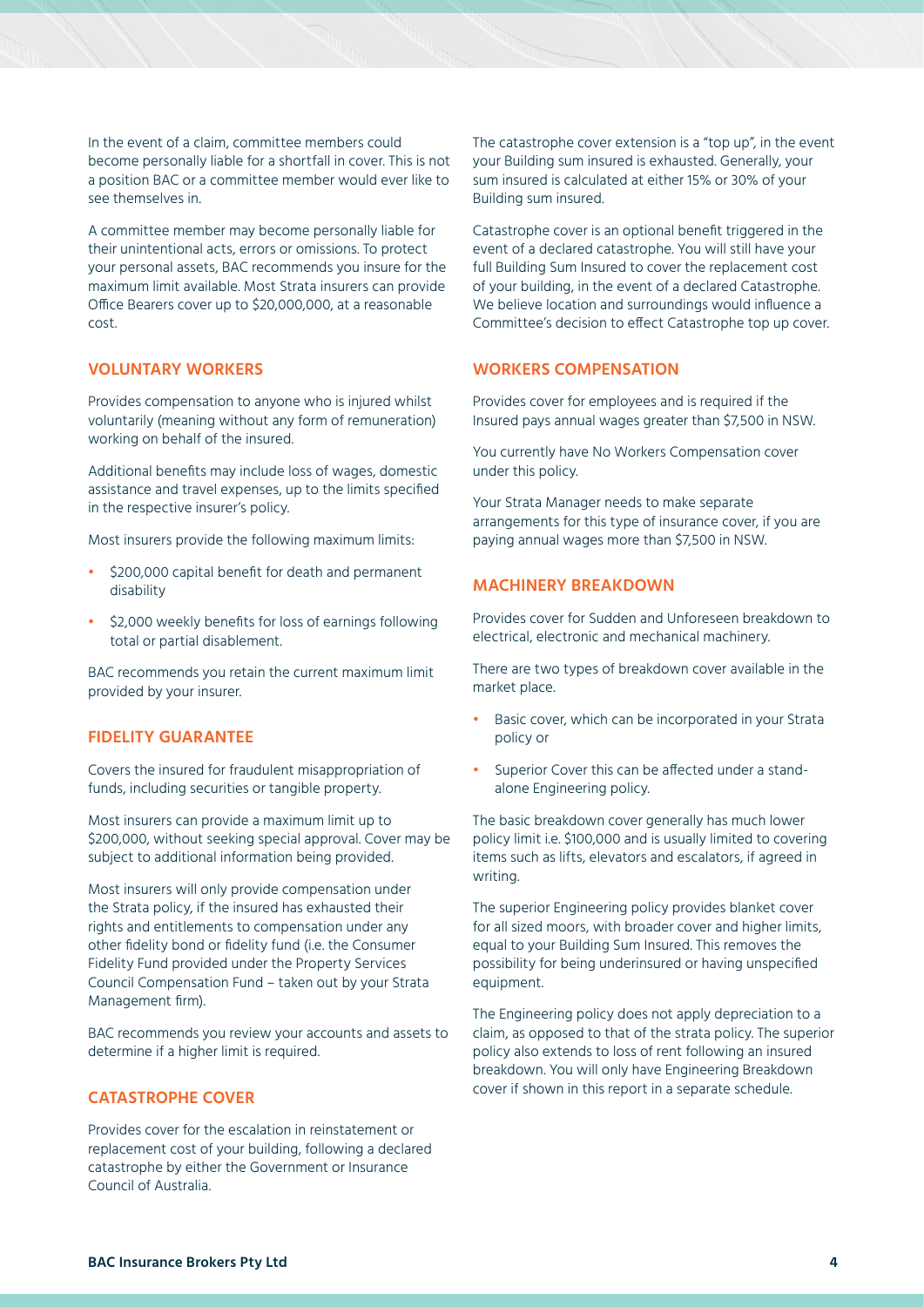#### **TERRORISM**

Provides cover in the event your Building has been damaged as a result of a declared terrorist attack by either the Government or Insurance Council of Australia.

The policy type, size and nature of your property will generally determine if this cover is available.

Please refer to the insurer's PDS, or contact BAC if further clarification is required, to understand whether your selected insurer offers this cover.

In light of recent worldwide events, BAC recommends you consider whether Terrorism cover is appropriate. Cover can be obtained, subject to an additional premium.

### **FLOOD**

Means the covering of normally dry land by water that has escaped or been released from the confines of any lake, or any river, creek or other natural watercourse, whether or not altered or modified; or any reservoir, canal, or dam. Flood does not mean:

- **•** Actions of the sea (high water / high tide or tidal waves), which are events excluded under the Strata policy.
- **•** Storm surge events depending on the policy, this cover may be included – please refer to BAC to understand whether your selected insurer offers this cover.
- **•** Flash flooding (i.e. storm water and rain run-off) or water escaping from a pipe – these events are covered under the Strata policy.

Please refer to the quotation schedules to understand whether your selected insurer offers this cover.

BAC recommends you investigate whether you are in a flood zone. If so, cover may be available, subject to a substantial additional premium and excess.

### **LOT OWNERS PAINT**

Covers the repainting costs within a lot, following an insured event.

NSW Strata legislation dictates lot owners are responsible for paint within their lots. Some Strata insurers mirror the legislation however; other insurers provide this as an optional benefit Please refer to the quotation schedules to understand whether your selected insurer offers this cover.

The Committee should decide whether this benefit is required when selecting an insurer.

### **FLOATING FLOORS**

Covers the repair / replacement cost of the floating floor within a lot, following an insured event. NSW Strata legislation dictates that lot owners are responsible for temporary floor coverings within their lots, including floating floorboards. Some Strata insurers mirror the legislation by excluding floating floors however; other insurers provide this as an additional special benefit.

Please refer to the quotation schedules to understand whether your selected insurer offers this cover.

### **GOVERNMENT AUDIT**

Covers the reasonable professional fees incurred by the insured, in connection with an Audit by a government authority.

### **APPEAL EXPENSES**

Covers the costs the insured may incur in appealing an improvement or prohibition notice under any WH&S legislation (or similar).

### **LEGAL DEFENCE**

Covers the defence costs the Insured may incur in connection with litigation arising out of a Claim brought against the Insured.

#### **LOT OWNERS IMPROVEMENT**

Provides top up cover in the event your Building sum insured has been exhausted. This section will provide accidental loss or damage to your fixtures and improvements (i.e. kitchens & bathrooms).

### **LOSS OF MARKET VALUE**

Covers the difference between the replacement value of your building and the Market Value, where reinstatement of the damage is limited or restricted by any Act of Parliament, regulation of any municipal or other statutory authority.

Your sum insured can be calculated as a percentage of the building sum insured (20%) or a value agreed by your Insurer.

There are one or two insurers who can provide full or limited cover, subject to an additional premium.

BAC recommends you consider your location and the effect of local council or government restrictions, when considering if Loss of Market Value cover is required. This cover comes at a substantial extra cost.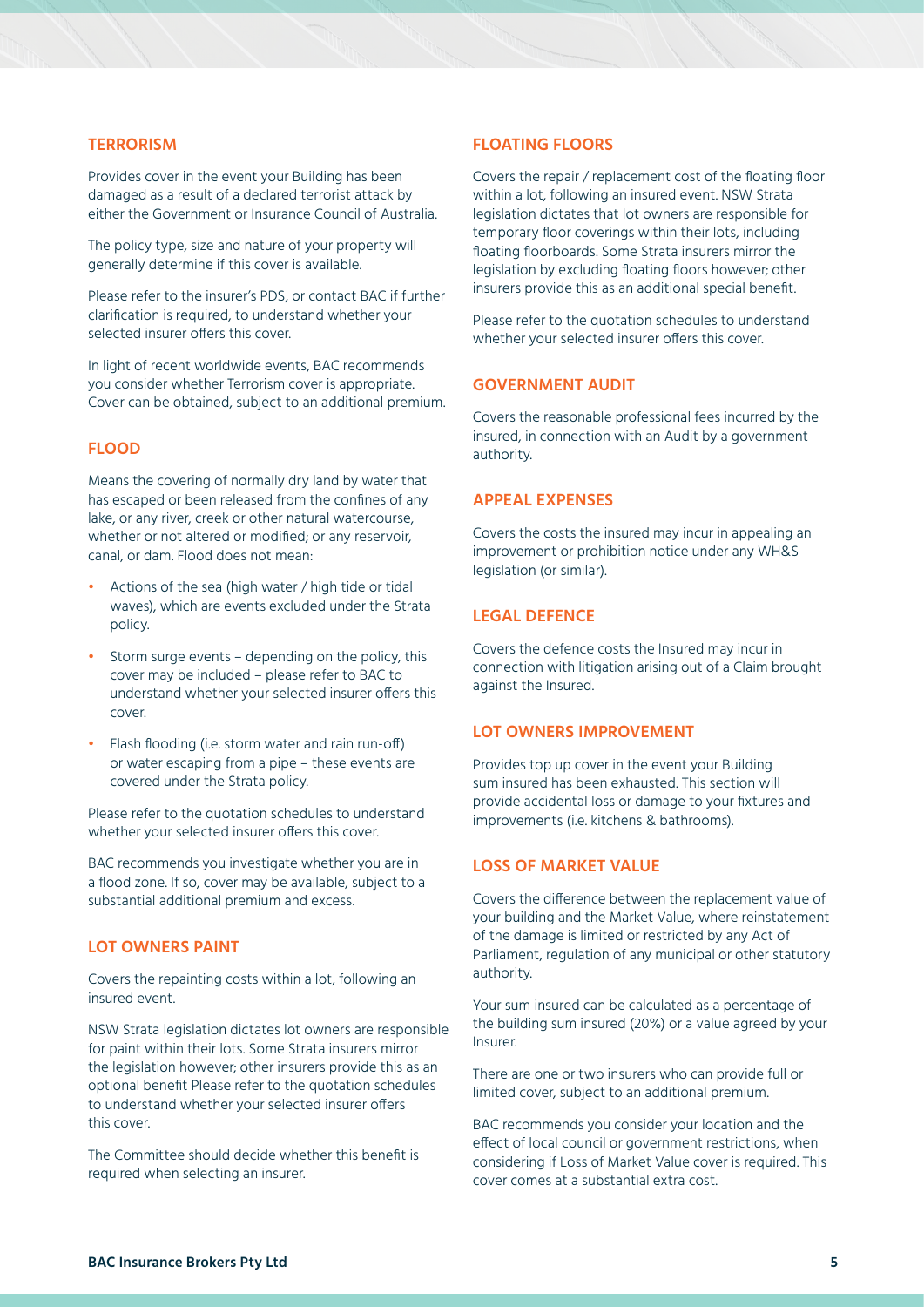## **Important Information**

These Important Notices outline your rights and obligations relating to our Services and in entering into insurance contracts. It is essential that you read these notices carefully and advise us immediately if you need to make further disclosure or have questions about this report and/or important notices document.

### **MAKE SURE YOU COMPLY WITH YOUR DUTY OF DISCLOSURE**

The Insurance Contracts Act 1984 requires that you, and everyone who is an insured under your policy, comply with the Duty of Disclosure. Make sure you explain the duty to any other Insureds under your policy. We do not do this unless specifically agreed in writing.

The duty requires you to tell the insurer certain matters which will help them decide whether to insure you and, if so, on what terms. You have this duty until the insurer agrees to insure you and before the insurer agrees to renew your policy. You also have the same duty before you renew, extend, vary or reinstate an insurance policy. The type of duty that applies can vary according to the type of policy.

If you are providing information for other insureds, you must confirm you have their authority to do so and that the information provided is what they have told you in response to the duty of disclosure obligations.

If you make a misrepresentation, or if you do not tell the insurer something that you are required to tell them, they may cancel your policy or reduce the amount they will pay you in the event of a claim, or both. If the misrepresentation or failure if fraudulent, the insurer may refuse to pay a claim or treat the policy as if it never existed. If we act on behalf of the insurer, you need to refer to the policy which sets out the duty that applies. We will advise you when/if we act on behalf of the insurer.

If we act on your behalf, to assist us in protecting your interests, it is important you tell BAC every matter that: you know; or, a reasonable person in the circumstances could be expected to know, may be relevant to the insurer's decision whether to insure you and, if so, on what terms.

If in doubt it is better to tell us. We will then assist you in determining what needs to be disclosed to the insurer in order to meet your duty.

When you first apply for your policy, the insurer may ask you specific questions relevant to their decision whether to insure you. Before an insurer agrees to renew your policy, you may again be asked specific questions by the insurer relevant to their decision whether to renew your policy. When you answer any questions asked by the insurer, you must give honest and complete answers and tell the insurer, an answer to each question, about every matter that is known to you and which a reasonable person in the circumstances would include in answering the questions.

### **EXAMPLES OF MATTERS THAT SHOULD BE DISCLOSED ARE:**

Any claims you have made in recent years for the particular type of insurance; Cancellation, avoidance of, or a refusal to renew your insurance by an insurer; Any unusual feature of the insured risk that may increase the likelihood of a claim; Circumstances which may give rise to a claim.

Delay between final entry into the policy and original disclosure of information – You need to tell us if you have made disclosure of information in the application process and something has happened that makes the information disclosed inaccurate, or new matters arise that would require disclosure under the duty. You must do this before the policy has been entered into (or renewed, varied, reinstated or extended as applicable).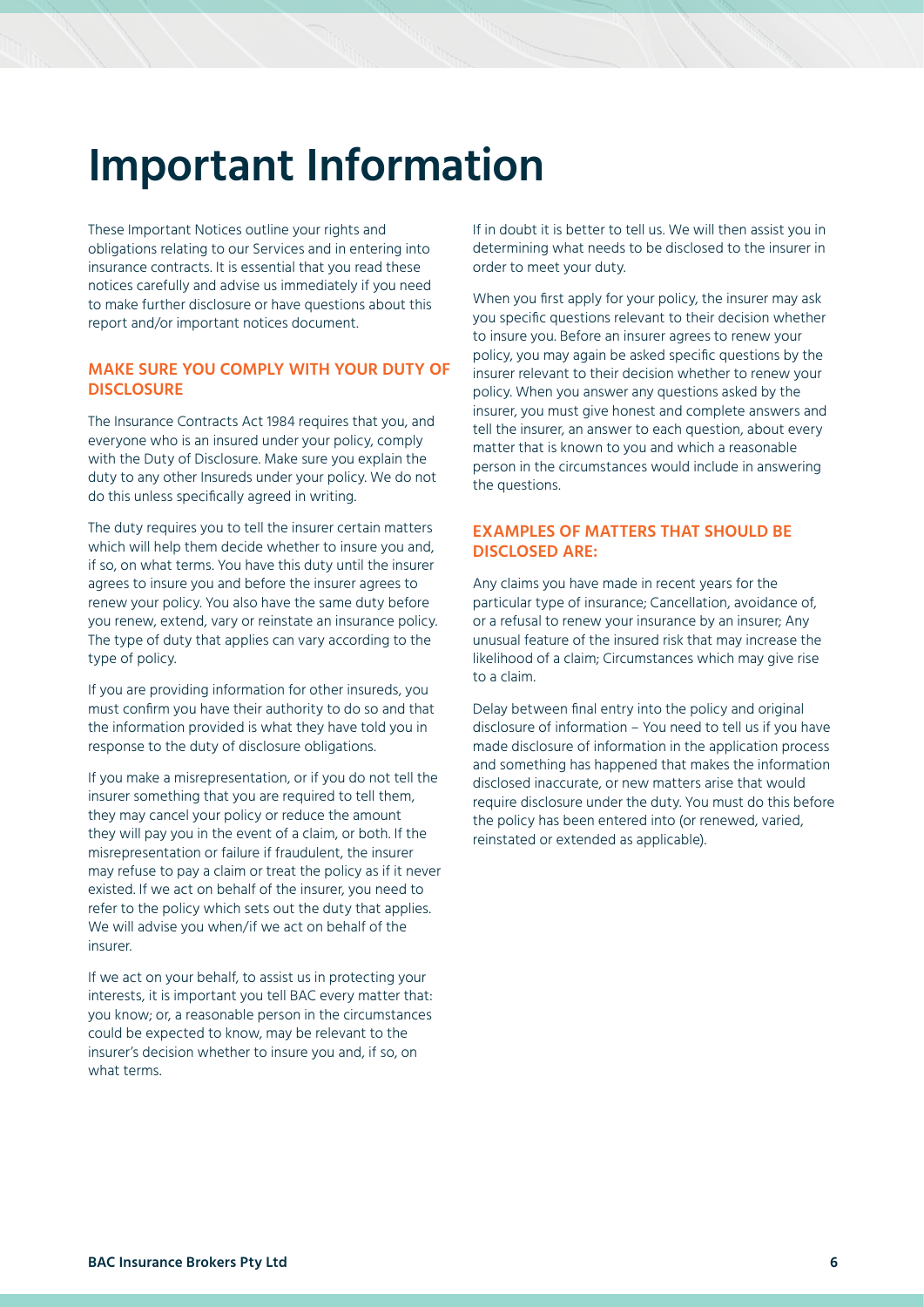### **Effects of Disclosure Matters**

Disclosure forms the foundation of your insurance contract and failure to meet the duty of disclosure can be the catalyst for an inoperable policy. We have highlighted below some common disclosure issues effecting Buildings and Common property owned by the owner's corporation.

### **(1) CONSTRUCTION AND REMEDIAL WORKS**

We take this opportunity to highlight that most strata policies exclude claims arising directly or indirectly from construction works which exceeds \$200,000, without the Insurers written consent. This limit will vary from policy to policy.

Proceeding with works over these limits without your insurer's approval, will void any cover for subsequent damage to your Building, Common Contents and your Liability cover.

The following information is required in order to gain approval:

- **1.** Finalised Scope of Works (Summary)
- **2.** Estimate timeframe for completion of the works
- **3.** Contract value or estimate

Your insurance report will specify if your insurer has "Accepted and Noted" your construction disclosure and cover has been extended to allow for the construction works you advised.

We recommend the Owners corporation do not allow any construction works to commence, until this information is provided to our office and we have gained acceptance from your insurer.

### **(2) KNOWN DEFECTS**

It is important to understand that all policies exclude property damage claims arising directly or indirectly from known defects. This forms part of the standard policy for all insurers.

Insurers may also impose additional special conditions restricting cover. These will be detailed at the bottom of the quotation schedules.

Outstanding defects have a negative impact on your Insurance Contract and is in your best interest to have the items rectified immediately, without delay.

#### **(3) WH&S - WORK HEALTH AND SAFETY**

It is a requirement that any incomplete items within a WH&S report be disclosed to insurers.

Written confirmation will be required once these outstanding matters have been completed.

If you do not intend to comply with certain WH&S items, you must advise our office so that we can obtain the insurers advice and acceptance.

Outstanding WH&S Items have a negative impact on your Insurance Contract and is in your best interest to have the items rectified immediately, without delay.

### **(4) COUNCIL FIRE ORDERS**

If council orders have been imposed on the owner's corporation, you must notify our office immediately and provide a copy of the order.

If you do not comply with any of the Fire Order items, or act within the Compliance Periods given, you must advise our office so that we can obtain the insurers advice and / or acceptance.

Following your compliance with the Fire Order, we will require a copy of the final Annual Fire Safety Statement, for the insurer's records.

Insurers may also impose additional special conditions restricting cover. These will be detailed at the bottom of the quotation schedules.

Outstanding council orders can have a negative impact on your Insurance Contract and is in your best interest to have the items rectified without delay.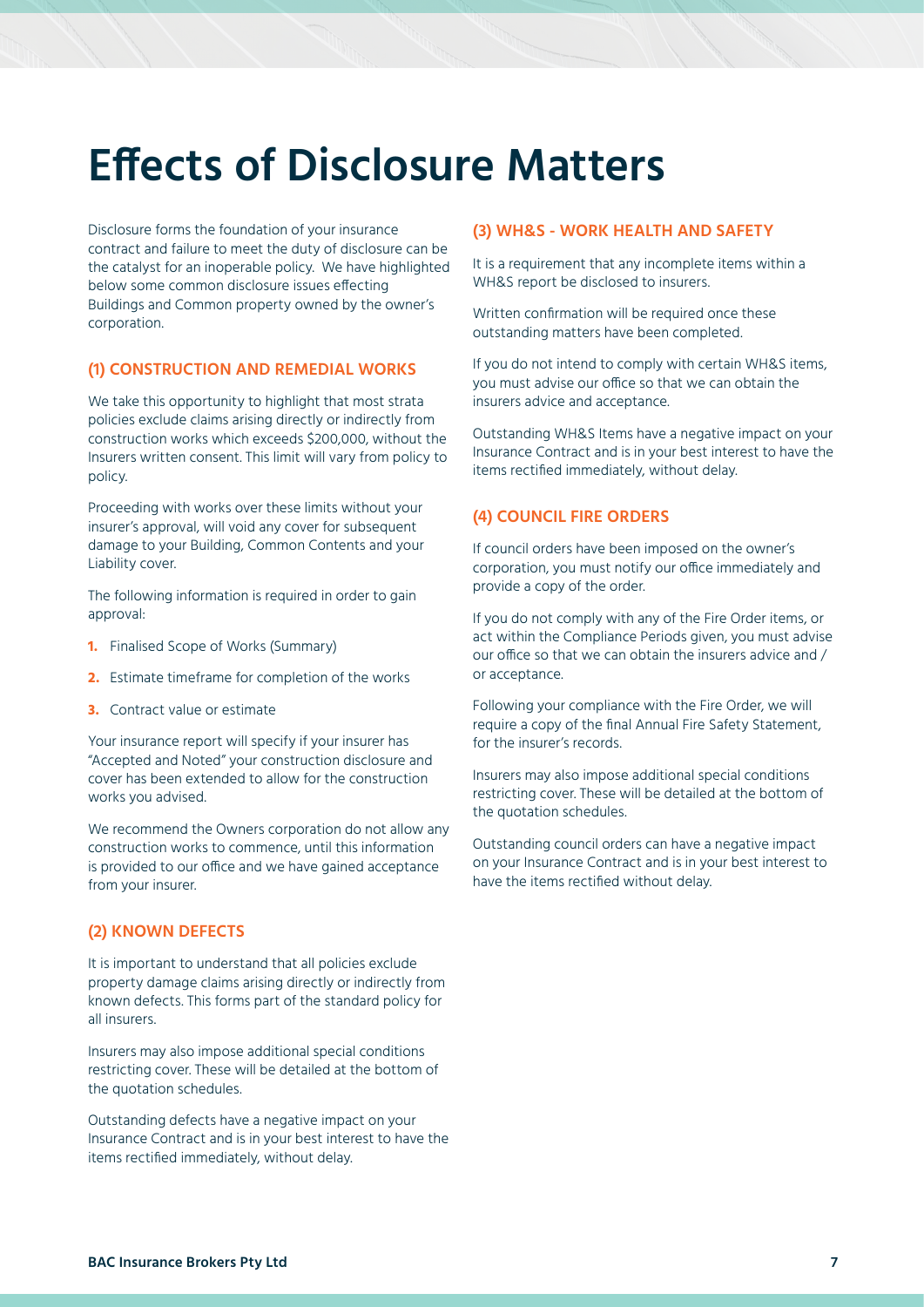### **(5) HAZARDOUS MATERIALS**

The fire that destroyed London's Grenfell Tower in June 2017, has brought global attention to the use of combustible materials in buildings.

Combustible building materials are of great concern to insurers and we must be advised if used within your property. These Hazardous materials include, but are not limited to ACP (Aluminium Composite Panelling),EPS (Expanded Polystyrene) and Asbestos..

If any of these materials have been used in your buildings or are located in your buildings, your insurer must be advised immediately.

Should investigations determine Hazardous materials have been identified, we ask you provide BAC with the following information.

- **•** Manufacturer and product name
- **•** Amount of material used (m2) and to be expressed as a % of total exterior surface
- **•** Location of the hazardous material
- **•** Any Reports or results of any testing
- **•** Rectification plan if any

If Hazardous materials have been disclosed to us, your insurance report will specify that your disclosure has either been 1. "Accepted " or 2. Your insurer requires additional information.

Insurers may increase premiums, impose special conditions, restrict cover or impose increased excesses. These will be detailed at the bottom of the quotation schedules.

### **ACP – Aluminium Composite Panel's**

Considerable scrutiny is being applied to (ACP), due to its unusual burning behaviour and toxic release of smoke.

Due to the variety of different types of cladding, Government has put in place strict reporting procedures to ascertain the flammability and compliance of the products. Different types of products include :

PE – Polyethylene (highly combustible)

FR – Fire retardant (medium to low combustible)

Honeycomb- aluminium no core (low combustible)

The ICA (Insurance council of Australia) have also categorised ACP in Bands:

Cat A : 30% - 100% Polymer

Cat B : 8% - 29% Polymer

Cat C : 1-7% Polymer

Cat D : 0% polymer

The higher the amount of polymer the higher the risk.

Contact BAC if you require more information on ACP.

#### **EPS - Expanded Polystyrene**

EPS is known as Expanded Polystyrene or foam panelling. It is commonly used in cool-rooms, lightweight internal dividing walls or external walls of buildings.

This is a highly combustible material and must be disclosed to insurers if you have any in your buildings. Contact BAC if you require more information on EPS.

#### **Asbestos**

Asbestos or Fibro Asbestos is a HIGHLY toxic material which commonly used in buildings between 1920 and 1990 for insulation, roofing, eves, exterior cladding, and other uses. `

In 2004 the product was banned due to its dangerous qualities. Insurers are required to be notified if Asbestos is used in the construction of the building.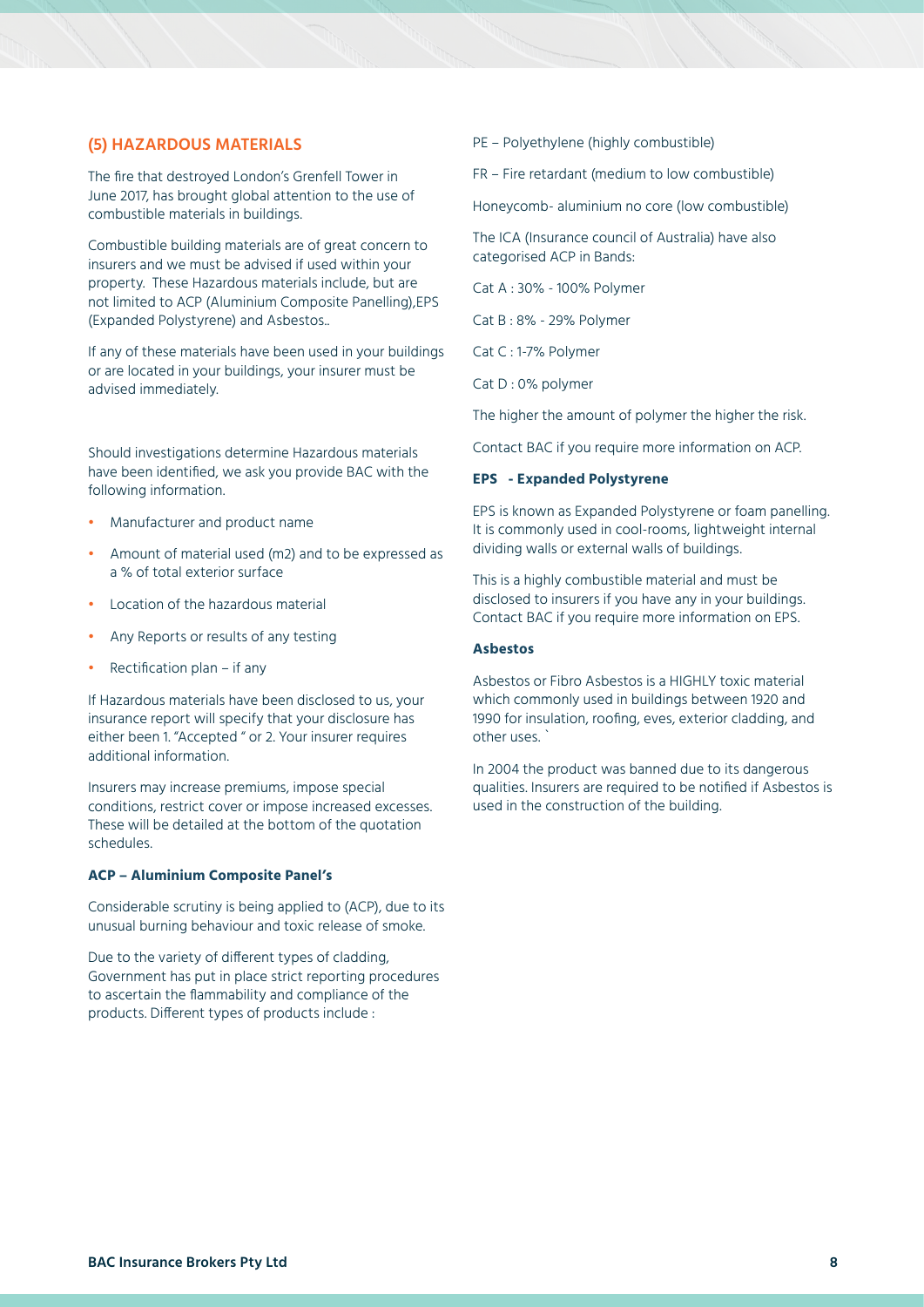## **Benefits of BAC Insurance Brokers**

With a longstanding position in the Strata Insurance industry Since 1984, , we consider ourselves experts in the field. We have an intricate understanding of Strata, BMC and other multi-ownership development structures, and utilise this experience to provide insurance solutions on a range of engagements throughout NSW.

Established in 1984, BAC is considered one of the leading Strata Insurance Broking Specialists in NSW, placing over \$100 billion in assets annually.

Being a Steadfast Group network and equity broker we also utilise the market leverage, purchasing power and associated benefits, to our client's advantage.

You wouldn't fight a legal dispute without a Solicitor, or lodge your company's tax return without an Accountant? So, why would you arrange insurance without the assistance of a professional Insurance Broker?

By using BAC Insurance Brokers, you engage a specialist Strata Insurance Broker who can save you time, money and give you peace of mind if disaster strikes.



### **SERVICE STANDARD**

### **CLAIMS MANAGEMENT**

### **ADVISORY SERVICES**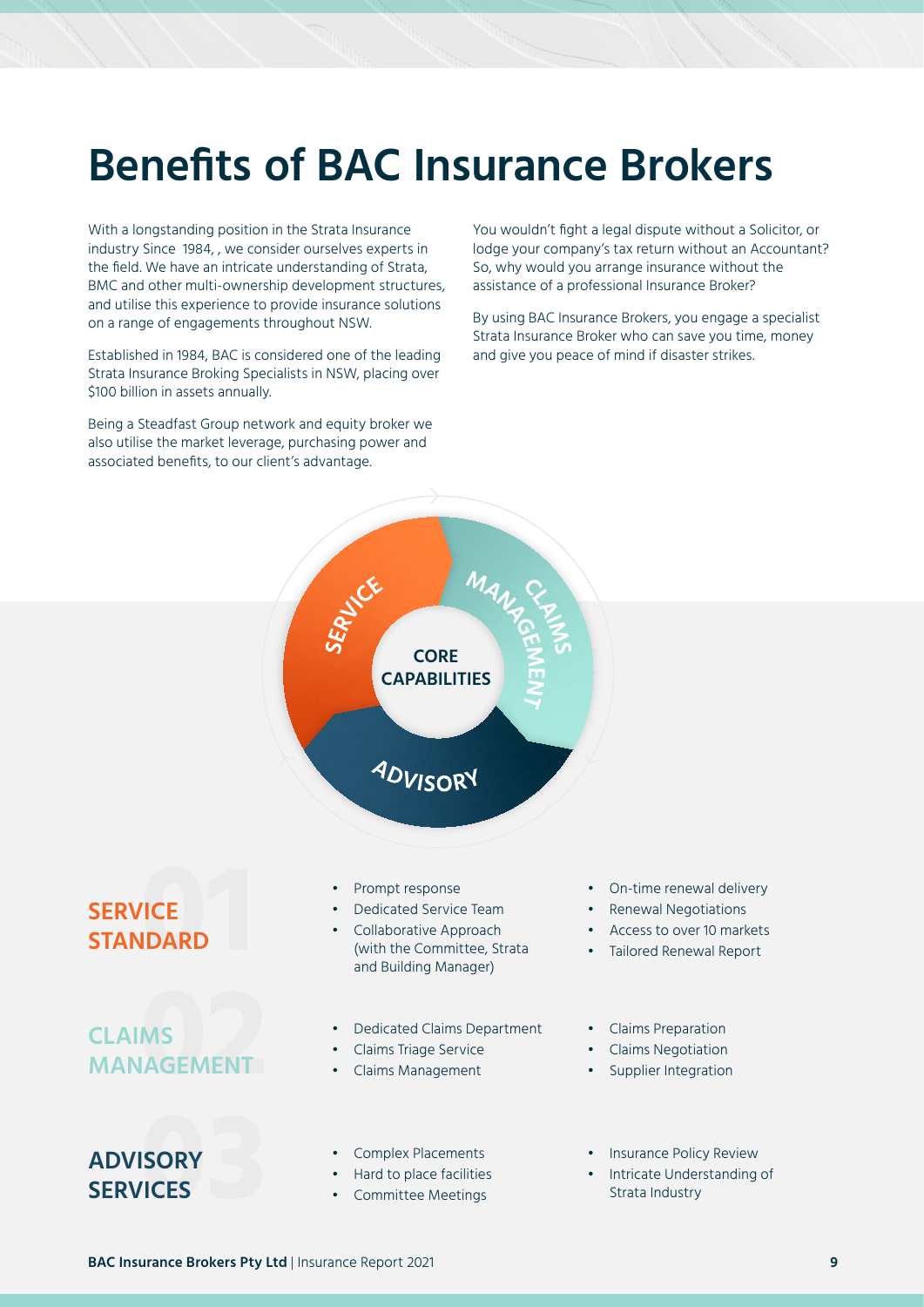# **Strata Manager Remuneration & Legislative Requirements**

Your Strata Manager plays an integral role in assisting with arranging your insurance program.

Their involvement includes, but is not limited to the following:

- **•** Discussing your insurance program with you to ensure it meets your legal requirements
- **•** Completing the BAC Pre-Renewal Declaration, which forms the basis of your insurance contract
- **•** Facilitating the decision-making process by holding meetings or otherwise seeking instructions from the Committee about their insurance requirements
- **•** Arranging Valuations
- **•** Acting on your instructions to arrange a new, or renewing, of an insurance contract
- **•** Communicating your insurance requirements to BAC
- **•** Providing you with copies of insurance documents, i.e. Certificate of Currency (on request)

The Strata Schemes Management Act 2015 places a responsibility on your Strata Manager to disclose any insurance commission or remuneration derived from your insurance program. This includes past and future anticipated earnings.

If your Strata Manager is entitled to receive insurance commission, this amount will be disclosed within the insurance report.

We anticipate your Strata Manager's commission (if received), will likely increase by 10% for the following 12 months, based on the current sums insured and market conditions.

### **TRAINING SERVICES**

Your Strata Manager has access to the BAC online compliance training program, developed by our legal provider. Your Strata Manager completes this training on an annual basis, or as required.

BAC Insurance Brokers pays \$25 to The Fold, on behalf of each Strata Manager, for the use of the training platform.

This is a cost to BAC and is provided free of charge to your Strata Manager, along with group training sessions.